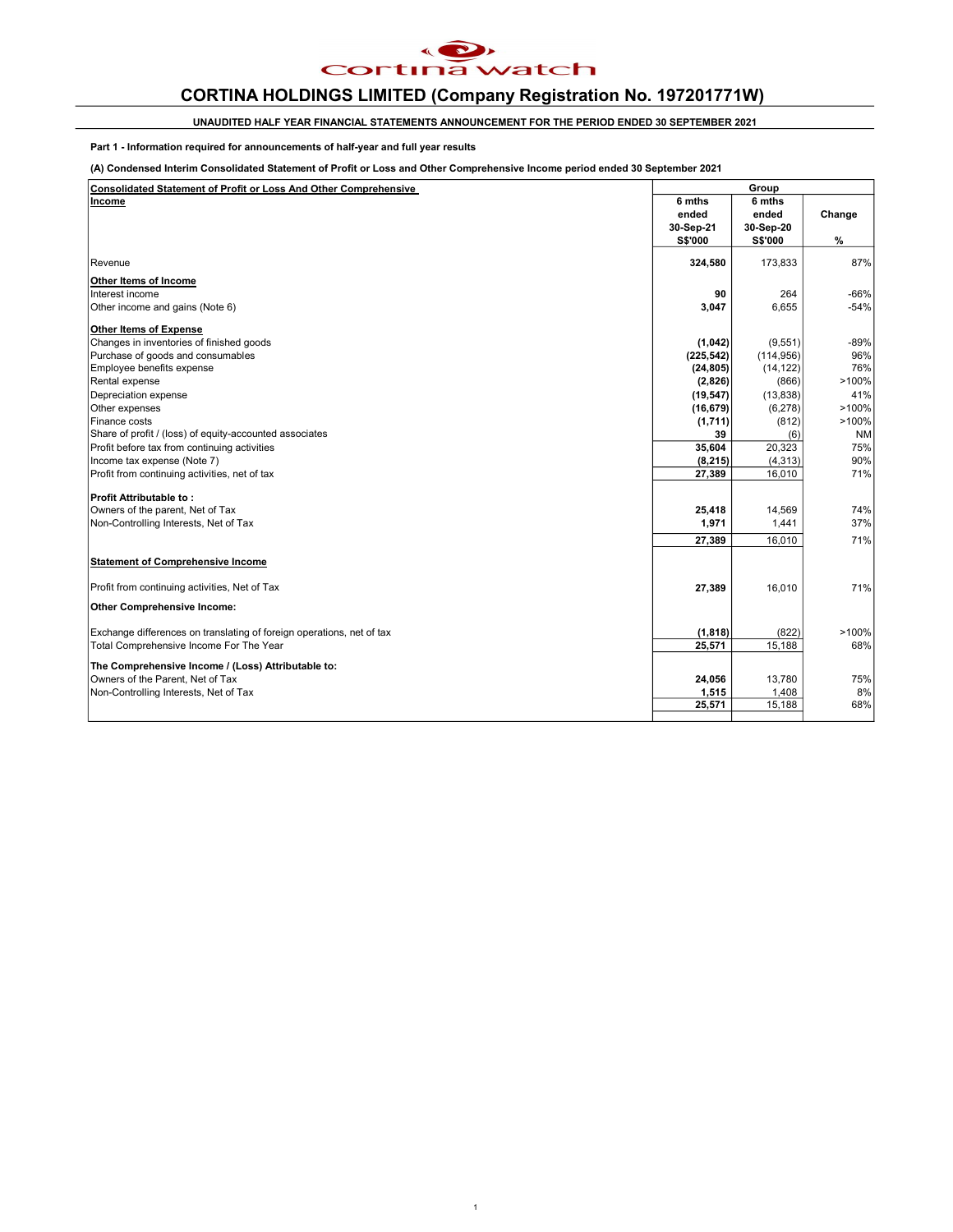### (B) Condensed Interim Statements of Financial Position as at 30 September 2021

| <b>Statements of Financial Position</b>            | Group      |            | Company    |                |
|----------------------------------------------------|------------|------------|------------|----------------|
|                                                    | As At      | As At      | As At      | As At          |
|                                                    | 30.09.2021 | 31.03.2021 | 30.09.2021 | 31.03.2021     |
| <b>ASSETS</b>                                      | S\$'000    | S\$'000    | S\$'000    | S\$'000        |
| <b>Current Assets</b>                              |            |            |            |                |
| Cash and cash equivalents                          | 160,224    | 130,026    | 1,902      | 13,523         |
| Trade and other receivables                        | 30,858     | 15,221     | 10,101     | 6,912          |
| Inventories                                        | 213,397    | 214,439    |            |                |
| Other assets                                       | 6,053      | 3,725      | 121        | 23             |
|                                                    |            |            |            |                |
| <b>Total Current Assets</b>                        | 410,532    | 363,411    | 12,124     | 20,458         |
|                                                    |            |            |            |                |
| <b>Non-Current Assets</b>                          |            |            |            |                |
| Investments in associates                          | 3,459      | 3,474      | 1,000      | 1,000          |
| Investments in subsidiaries                        |            |            | 141,487    | 141,487        |
| Property, plant and equipment (Note 11)            | 15,665     | 14,647     | 456        | 520            |
| Investment property                                | 4,130      | 4,174      | 4,130      | 4,174          |
| Goodwill (Note 12)                                 | 952        | 952        |            |                |
| Deferred tax assets                                | 3,453      | 3,425      |            | $\overline{a}$ |
| Other assets                                       | 10,005     | 9,801      |            |                |
| Rights-of-use assets                               | 85,508     | 96,408     |            |                |
| <b>Total Non-Current Assets</b>                    | 123,172    | 132,881    | 147,073    | 147,181        |
|                                                    |            |            |            |                |
|                                                    |            |            |            |                |
| <b>Total Assets</b>                                | 533,704    | 496,292    | 159,197    | 167,639        |
|                                                    |            |            |            |                |
| <b>LIABILITIES</b>                                 |            |            |            |                |
| <b>Current Liabilities</b>                         |            |            |            |                |
| Trade and other payables                           | 60,067     | 61,607     | 93,653     | 91,569         |
| Income tax payable                                 | 9,498      | 9,124      | 86         | 348            |
| Financial liabilities - lease liabilities          | 26,010     | 28,840     | 26         | 64             |
| Other liabilities                                  | 27,109     | 11,828     | ä,         |                |
| Other financial liabilities                        | 26,381     | 37,934     |            |                |
| <b>Total Current Liabilities</b>                   | 149,065    | 149,333    | 93,765     | 91,981         |
| <b>Non-Current Liabilities</b>                     |            |            |            |                |
| Other finance liabilities, non-current             | 33,333     |            |            |                |
| Provisions                                         | 4,754      | 5,579      | ٠          |                |
| Financial liabilities - lease liabilities          | 62,353     | 69,455     |            | 12             |
| Other liabilities                                  | 303        | 2,213      |            |                |
|                                                    |            |            |            |                |
| <b>Total Non-Current Liabilities</b>               | 100,743    | 77,247     | L.         | 12             |
|                                                    |            |            |            |                |
| <b>Total Liabilities</b>                           | 249,808    | 226,580    | 93,765     | 91,993         |
|                                                    |            |            |            |                |
| <b>Net Assets</b>                                  | 283,896    | 269,712    | 65,432     | 75,646         |
|                                                    |            |            |            |                |
| <b>EQUITY</b>                                      |            |            |            |                |
| <b>Equity Attributable To Owners Of The Parent</b> |            |            |            |                |
| Share capital (Note 14)                            | 35,481     | 35,481     | 35,481     | 35,481         |
| Other reserve                                      | 1,078      | 2,440      |            |                |
| Retained earnings                                  | 235,184    | 220,529    | 29,951     | 40,165         |
|                                                    |            |            |            |                |
| Equity attributable to owners of the parent, total | 271,743    | 258,450    | 65,432     | 75,646         |
| Non-controlling interests                          | 12,153     | 11,262     |            |                |
| <b>Total Equity</b>                                | 283,896    | 269,712    | 65,432     | 75,646         |
|                                                    |            |            |            |                |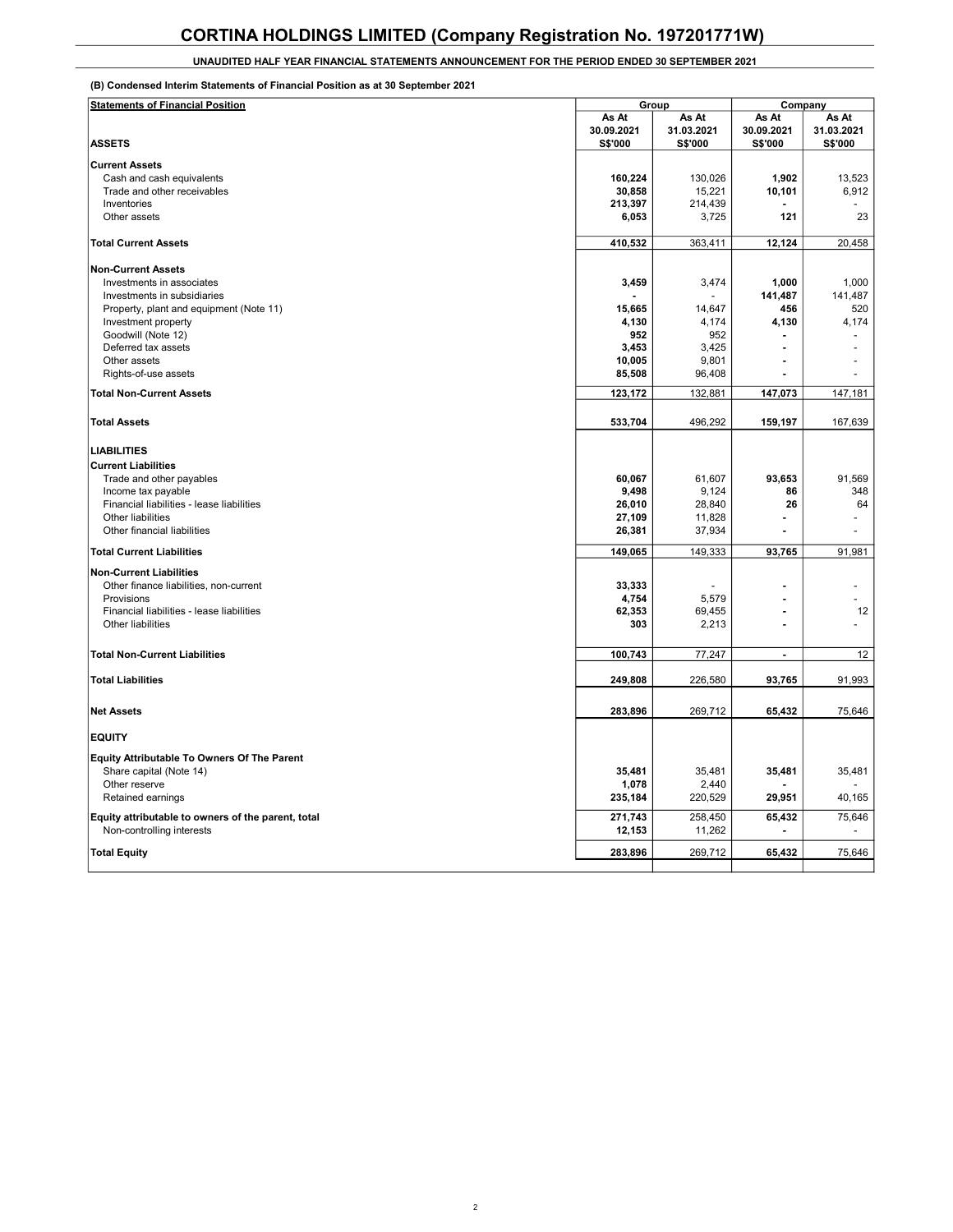### UNAUDITED HALF YEAR FINANCIAL STATEMENTS ANNOUNCEMENT FOR THE PERIOD ENDED 30 SEPTEMBER 2021

 $\mathbf{r}$ 

### (C) Condensed Interim Consolidated Statement of Cash Flows period ended 30 September 2021

|                                                                              | Group     |           |
|------------------------------------------------------------------------------|-----------|-----------|
|                                                                              | 6 mths    | 6 mths    |
|                                                                              | ended     | ended     |
|                                                                              | 30-Sep-21 | 30-Sep-20 |
|                                                                              | S\$'000   | S\$'000   |
|                                                                              |           |           |
| Cash flows from operating activities:<br>Profit before tax                   |           |           |
|                                                                              | 35,604    | 20,323    |
| Adjustments for:                                                             |           |           |
| Depreciation of property, plant and equipment and investment property        | 3,153     | 2,382     |
| Depreciation of right-of-use assets                                          | 16,394    | 11,456    |
| Interest income                                                              | (90)      | (264)     |
| Interest expense                                                             | 1,711     | 812       |
| Share of the (profit) / loss from equity-accounted associates                | (39)      | 6         |
| Gains on disposal of plant and equipment                                     | (56)      |           |
| Gains on disposal of right-of-use assets                                     | (20)      |           |
| Operating profit before changes in working capital                           | 56,657    | 34,715    |
| Trade and other receivables                                                  | (15, 425) | (11, 655) |
| Inventories                                                                  | 962       | 9,220     |
| Other assets                                                                 | (2,541)   | (1, 145)  |
| Trade and other payables                                                     | 19,560    | (3,868)   |
| Other liabilities                                                            | (7, 229)  | (568)     |
| Net cash flows from Operations                                               | 51,984    | 26,699    |
| Income taxes paid                                                            | (7,950)   | (4,008)   |
| Net cash flows generated from operating activities                           | 44,034    | 22,691    |
| Cash flows from investing activities:                                        |           |           |
| Purchase of plant and equipment                                              | (3,941)   | (486)     |
| Acquisition of subsidiaries                                                  | (2,911)   |           |
| Interest received                                                            | 90        | 266       |
| Net cash flows used in investing activities                                  | (6, 762)  | (220)     |
|                                                                              |           |           |
| Cash flows from financing activities:<br>Principal element of lease payments | (15,074)  | (11, 485) |
| Interest element of lease payments                                           | (1, 446)  | (421)     |
| Dividends paid to a non-controlling interest of a subsidiary                 |           | (664)     |
| Increase in new borrowings                                                   | 50,000    |           |
| (Decrease) / increase in other financial liabilities                         | (28, 218) | 9,912     |
| Decrease in finance leases                                                   | (176)     | (187)     |
| Interest paid                                                                | (265)     | (391)     |
|                                                                              |           |           |
| Dividends paid                                                               | (10, 763) | (10, 763) |
| Net cash flows used in financing activities                                  | (5,942)   | (13,999)  |
| Net increase in cash and cash equivalents                                    | 31,330    | 8,472     |
| Cash and cash equivalents, Statement of Cash Flows, at beginning of year     | 130,026   | 114,390   |
| Effect of foreign exchange rate adjustments                                  | (1, 132)  | (577)     |
| Cash and cash equivalents, Statement of Cash Flows, at end of year           | 160,224   | 122,285   |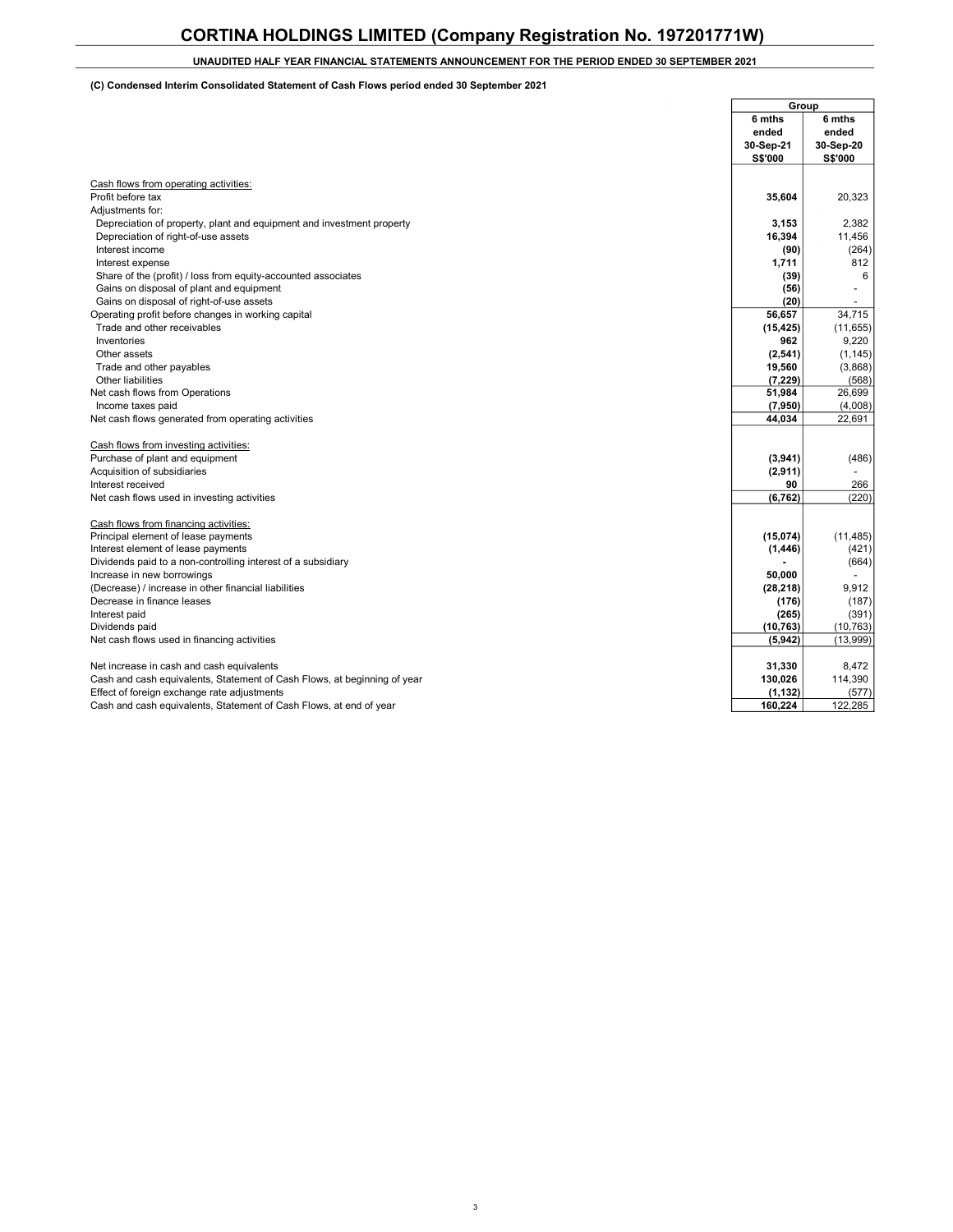### (D) Condensed Interim Statements of Changes in Equity period ended 30 September 2021

|                                                             | Total equity        | Attributable to the Parent |                          |                           |                                 |                      | Non-<br>controlling |
|-------------------------------------------------------------|---------------------|----------------------------|--------------------------|---------------------------|---------------------------------|----------------------|---------------------|
| The Group                                                   | S\$'000             | Sub-total<br>S\$'000       | Share Capital<br>S\$'000 | Other reserves<br>S\$'000 | Retained<br>earnings<br>S\$'000 | Interests<br>S\$'000 |                     |
| Balance at 1 April 2021<br>Movements in equity:             | 269,712             | 258,450                    | 35,481                   | 2,440                     | 220,529                         | 11,262               |                     |
| Total comprehensive income for the period<br>Dividends paid | 25,571<br>(11, 387) | 24,056<br>(10, 763)        |                          | (1, 362)                  | 25,418<br>(10, 763)             | 1,515<br>(624)       |                     |
| Balance at 30 September 2021                                | 283,896             | 271,743                    | 35,481                   | 1,078                     | 235,184                         | 12,153               |                     |
| Balance at 1 April 2020                                     | 241,591             | 231,770                    | 35,481                   | 3,704                     | 192,585                         | 9,821                |                     |
| Movements in equity:                                        |                     |                            |                          |                           |                                 |                      |                     |
| Total comprehensive income for the period                   | 15,188              | 13,780                     |                          | (789)                     | 14,569                          | 1,408                |                     |
| Dividends paid                                              | (11, 417)           | (10, 763)                  |                          |                           | (10, 763)                       | (654)                |                     |
| Balance at 30 September 2020                                | 245,362             | 234,787                    | 35,481                   | 2,915                     | 196,391                         | 10,575               |                     |

|                                         |              |                          | Retained  |
|-----------------------------------------|--------------|--------------------------|-----------|
|                                         | Total equity | Share Capital            | earnings  |
|                                         | S\$'000      | S\$'000                  | S\$'000   |
| The Company                             |              |                          |           |
| Balance at 1 April 2021                 | 75,646       | 35,481                   | 40,165    |
| Movements in equity:                    |              |                          |           |
| Total comprehensive income for the year | 549          | ۰                        | 549       |
| Dividends paid                          | (10, 763)    | ٠                        | (10, 763) |
| Balance at 30 September 2021            | 65,432       | 35,481                   | 29,951    |
|                                         |              |                          |           |
| Balance at 1 April 2020                 | 62,898       | 35,481                   | 27,417    |
| Movements in equity:                    |              |                          |           |
| Total comprehensive income for the year | 13,187       | $\overline{\phantom{a}}$ | 13,187    |
| Dividends paid                          | (10, 763)    |                          | (10, 763) |
| Balance at 30 September 2020            | 65,322       | 35,481                   | 29,841    |
|                                         |              |                          |           |

 $\Gamma$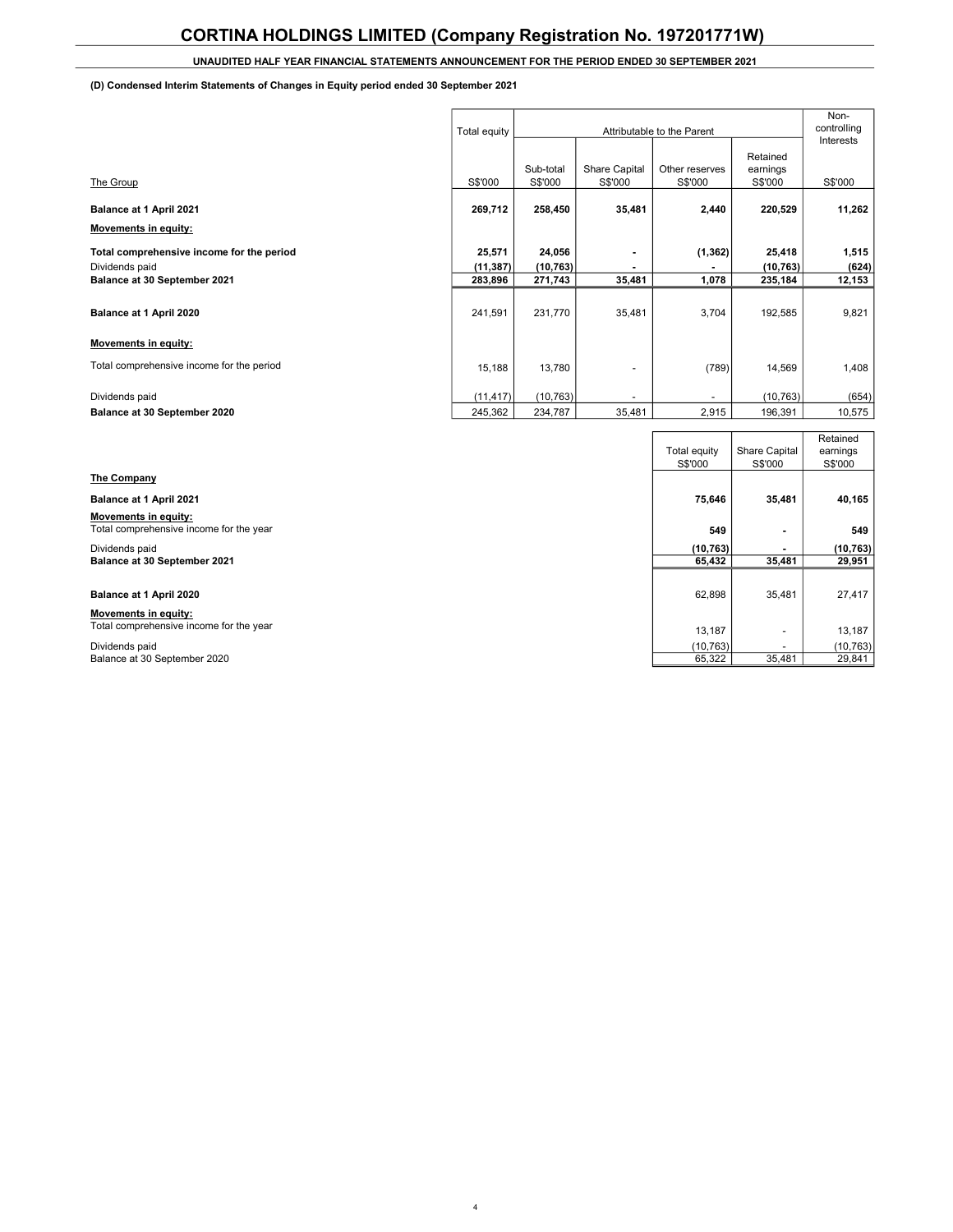#### (E) Notes to the Condensed Interim Consolidated Financial Statements

#### 1. Corporate information

The company is incorporated in Singapore with limited liability. It is listed on the Singapore Exchange Securities Trading Limited ("SGX-ST"). These condensed interim consolidated financial statements as at and for the six months ended 30 September 2021 cover the company (referred to as "parent") and the subsidiaries (the "group").

The company is an investment holding company and provides management services to its subsidiaries and associates.

The registered office and the principal place of business of the company is located at 391B Orchard Road, #18-01 Ngee Ann City Tower B, Singapore 238874. The company is situated in Singapore.

#### 2. Basis of preparation

The condensed interim financial statements for the six months ended 30 September 2021 have been prepared in accordance with SFRS(I) 1-34 Interim Financial Reporting issued by the Accounting Standards Council Singapore. The condensed interim financial statements do not include all the information required for a complete set of financial statements. However, selected explanatory notes are included to explain events and transactions that are significant to an understanding of the changes in the Group's financial position and performance of the Group since the last annual financial statements for the year ended 31 March 2021.

The accounting policies adopted are consistent with those of the previous financial year which were prepared in accordance with SFRS(I)s, except for the adoption of new and amended standards as set out in Note 2.1.

The condensed interim financial statements are presented in Singapore dollar which is the Company's functional currency.

#### 2.1 New and amended standards adopted by the Group

A number of amendments to Standards have become applicable for the current reporting period. The Group did not have to change its accounting policies or make retrospective adjustments as a result of adopting those standards.

#### 2.2. Use of judgements and estimates

In preparing the condensed interim financial statements, management has made judgements, estimates and assumptions that affect the application of accounting policies and the reported amounts of assets and liabilities, income and expense. Actual results may differ from these estimates.

The significant judgements made by management in applying the Group's accounting policies and the key sources of estimation uncertainty were the same as those that applied to the consolidated financial statements as at and for the year ended 31 March 2021.

Estimates and underlying assumptions are reviewed on an ongoing basis. Revisions to accounting estimates are recognised in the period in which the estimates are revised and in any future periods affected.

Information about critical judgements in applying accounting policies that have the most significant effect on the amounts recognised in the financial statements is included in the following notes:

• Net realisable value of inventories - realisable value of inventories represents the best value of recoverable amount and is based on acceptable evidence available at the end of reporting year and inherently involves estimates regarding the future expected realisable value.

• Business combination - Note 12

• Lease term – For leases with extension or renewal options, management applied judgement in determining whether such extension or renewal options should be reflected in measuring the lease liabilities.

Information about assumptions and estimation uncertainties that have a significant risk of resulting in a material adjustment to the carrying amounts of assets and liabilities within the next financial period are included in the following notes:

#### • Income tax amount - Note 7

• Useful lives of property, plant and equipment - Note 11

• Expected credit loss allowance on trade receivables - In measuring the expected credit losses, management considers all reasonable and supportable information such as the reporting entity's past experience at collecting receipts, any increase in the number of delayed receipts in the portfolio past the average credit period, and forward looking information such as forecasts of future economic conditions (including the impact of the Covid-19 pandemic).

#### 3. Seasonal operations

The Group's businesses are not affected significantly by seasonal or cyclical factors during the financial period.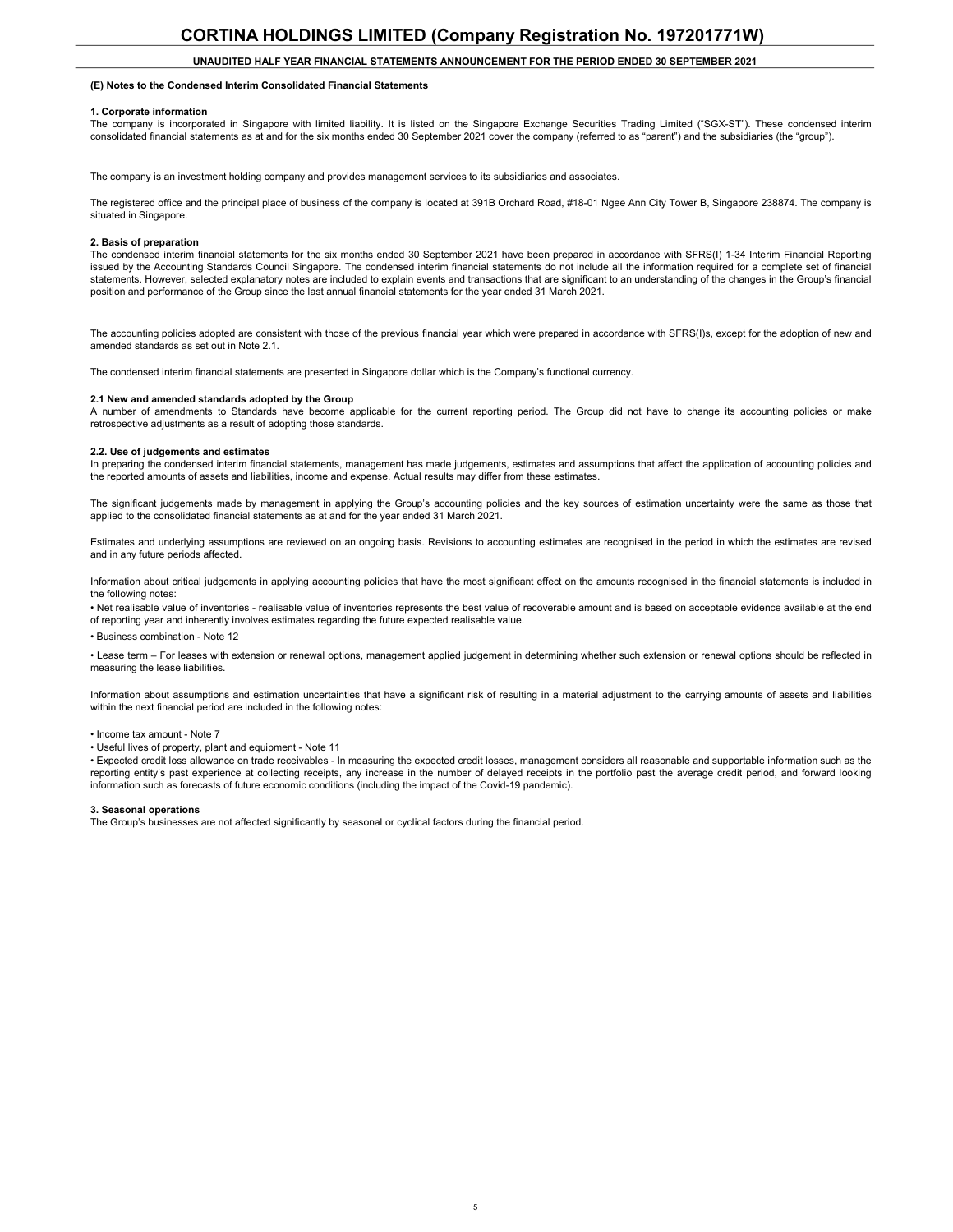### UNAUDITED HALF YEAR FINANCIAL STATEMENTS ANNOUNCEMENT FOR THE PERIOD ENDED 30 SEPTEMBER 2021

#### 4. Segment and revenue information

The Group is organised into the following main business segments:

- 
- Wholesale: The wholesale segment is involved in wholesale of timepiece and luxury branded accessories.<br>- Retail: The retail segment is involved in retailing of timepiece branded pens and accessories The retail segment is involved in retailing of timepiece, branded pens and accessories.
- Unallocated Others operations include provision of other support services.

Inter-segment sales are measured on the basis that the entity actually used to price the transfers. Internal transfer pricing policies of the reporting entity are as far as practicable based on market prices.

Segment results, assets and liabilities include items directly attributable to a segment as well as those that can be allocated on a reasonable basis. Segment assets consist primarily of property, plant and equipment, investment property, right-of-use assets, inventories, trade and other receivables, other assets and cash and cash equivalents.<br>Segment liabilities comprise trade and other payab deferred tax assets, deferred and current tax liabilities.

These operating segments are reported in a manner consistent with internal reporting provided to the Management who are responsible for allocating resources and assessing performance of the operating segments.

| 4.1 Reportable segments                             |           |          |             |             |           |
|-----------------------------------------------------|-----------|----------|-------------|-------------|-----------|
|                                                     | Wholesale | Retail   | Unallocated | Elimination | Group     |
|                                                     | S\$'000   | S\$'000  | S\$'000     | S\$'000     | S\$'000   |
| Continuing Operations 6 months ended 2021           |           |          |             |             |           |
| Revenue by Segment                                  |           |          |             |             |           |
| Total revenue by segment                            | 32,229    | 285,389  | 6,962       |             | 324,580   |
| Inter-segment sales                                 | 20,976    | 138      | 455         | (21, 568)   |           |
| Total revenue                                       | 53,205    | 285,527  | 7,417       | (21, 568)   | 324,581   |
| <b>Recurring EBITDA</b>                             | 6,074     | 50,990   | 1,522       | (1,762)     | 56,824    |
| Finance costs                                       | (101)     | (1,609)  | (1)         |             | (1,711)   |
| Depreciation                                        | (928)     | (19,079) | (110)       | 570         | (19, 547) |
| <b>ORBT</b>                                         | 5,045     | 30,302   | 1,411       | (1, 192)    | 35,566    |
| Share of profit or loss of associates               |           | 51       | (12)        |             | 39        |
| Profit before tax from continuing operations        |           |          |             |             | 35,605    |
| Income tax expense                                  |           |          |             |             | (8, 215)  |
| Profit from continuing operations                   |           |          |             |             | 27,390    |
|                                                     |           |          |             |             |           |
|                                                     | Wholesale | Retail   | Unallocated | Elimination | Group     |
|                                                     | S\$'000   | S\$'000  | S\$'000     | S\$'000     | S\$'000   |
| Assets and Reconciliations 6 months ended 2021      |           |          |             |             |           |
| Segment assets                                      | 91.692    | 440.617  | 8,148       | (13,665)    | 526,792   |
| Unallocated assets:                                 |           |          |             |             |           |
| Deferred tax assets                                 |           |          |             |             | 3,453     |
| Investment in associates                            |           |          |             |             | 3,459     |
| Total group assets                                  |           |          |             |             | 533,704   |
|                                                     |           |          |             |             |           |
| Liabilities and Reconciliations 6 months ended 2021 |           |          |             |             |           |
| Segment liabilities                                 | 35,856    | 199,254  | 6,812       | (1,612)     | 240,310   |
| Unallocated liabilities:                            |           |          |             |             |           |
| Deferred and current tax liabilities                |           |          |             |             | 9,498     |
| Total group liabilities                             |           |          |             |             | 249,808   |
|                                                     |           |          |             |             |           |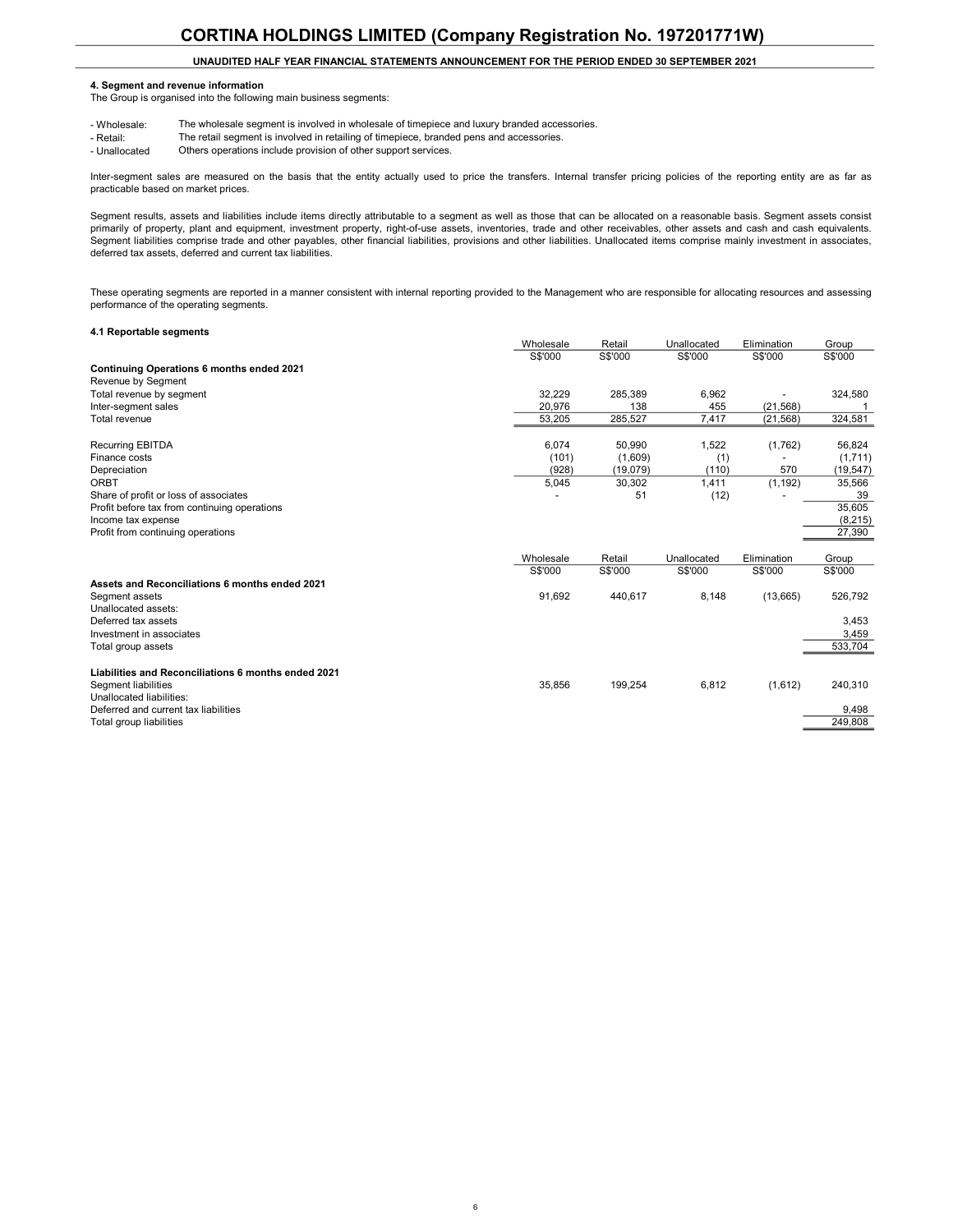## UNAUDITED HALF YEAR FINANCIAL STATEMENTS ANNOUNCEMENT FOR THE PERIOD ENDED 30 SEPTEMBER 2021

|                                                     | Wholesale            | Retail             | Unallocated            | Elimination               | Group                       |
|-----------------------------------------------------|----------------------|--------------------|------------------------|---------------------------|-----------------------------|
|                                                     | S\$'000              | S\$'000            | S\$'000                | S\$'000                   | S\$'000                     |
| Continuing Operations 6 months ended 2020           |                      |                    |                        |                           |                             |
| Revenue by Segment<br>Total revenue by segment      | 16,835               | 156,828            | 170                    | $\overline{\phantom{m}}$  | 173,833                     |
| Inter-segment sales                                 | 13,950               | 128                | 971                    | (15, 049)                 |                             |
| Total revenue                                       | 30,785               | 156,956            | 1,141                  | (15, 049)                 | 173,833                     |
|                                                     |                      |                    |                        |                           |                             |
| <b>Recurring EBITDA</b>                             | 2,435                | 20,848             | 14,343                 | (2,647)                   | 34,979                      |
| Finance costs                                       | (44)                 | (772)              | (4)                    | 8                         | (812)                       |
| Depreciation<br><b>ORBT</b>                         | (325)<br>2,066       | (13, 406)<br>6,670 | (107)<br>14,232        | $\blacksquare$<br>(2,639) | (13, 838)<br>20,329         |
| Share of profit or loss of associates               |                      |                    | (6)                    |                           | (6)                         |
| Profit before tax from continuing operations        |                      |                    |                        |                           | 20,323                      |
| Income tax expense                                  |                      |                    |                        |                           | (4, 313)                    |
| Profit from continuing operations                   |                      |                    |                        |                           | 16,010                      |
|                                                     |                      |                    |                        |                           |                             |
|                                                     | Wholesale<br>S\$'000 | Retail<br>S\$'000  | Unallocated<br>S\$'000 | Elimination<br>S\$'000    | Group<br>S\$'000            |
| Assets and Reconciliations 6 months ended 2020      |                      |                    |                        |                           |                             |
| Segment assets                                      | 59,048               | 304,412            | 8,319                  | (12, 163)                 | 359,616                     |
| Unallocated assets:                                 |                      |                    |                        |                           |                             |
| Deferred tax assets                                 |                      |                    |                        |                           | 1,299                       |
| Investment in associates                            |                      |                    |                        |                           | 2,587                       |
| Total group assets                                  |                      |                    |                        |                           | 363,502                     |
| Liabilities and Reconciliations 6 months ended 2020 |                      |                    |                        |                           |                             |
| Segment liabilities                                 | 5,993                | 94,288             | 9,008                  |                           | 109,289                     |
| Unallocated:                                        |                      |                    |                        |                           |                             |
| Deferred and current tax liabilities                |                      |                    |                        |                           | 8,852                       |
| Total group liabilities                             |                      |                    |                        |                           | 118,141                     |
|                                                     |                      |                    |                        |                           |                             |
| 4.2 Disaggregation of Revenue                       |                      |                    |                        | Group                     |                             |
|                                                     |                      |                    |                        | 6 mths                    | 6 mths                      |
|                                                     |                      |                    |                        | ended                     | ended                       |
|                                                     |                      |                    |                        | 30-Sep-21<br>S\$'000      | 30-Sep-20<br><b>S\$'000</b> |
|                                                     |                      |                    |                        |                           |                             |
| Sale of goods                                       |                      |                    |                        | 322,477                   | 173,409                     |
| Other income<br><b>Total Revenue</b>                |                      |                    |                        | 2,103<br>324,580          | 424<br>173,833              |
|                                                     |                      |                    |                        |                           |                             |
| 4.3 Geographical information                        |                      |                    |                        |                           |                             |
|                                                     |                      |                    |                        | Group<br>6 mths           | 6 mths                      |
|                                                     |                      |                    |                        | ended                     | ended                       |
|                                                     |                      |                    |                        | 30-Sep-21                 | 30-Sep-20                   |
| Revenue                                             |                      |                    |                        | S\$'000                   | <b>S\$'000</b>              |
| Singapore                                           |                      |                    |                        | 163,697                   | 76,119                      |
| South East Asia (exclude Singapore)                 |                      |                    |                        | 121,997                   | 77,271                      |
| North East Asia<br>Other countries                  |                      |                    |                        | 38,258<br>628             | 20,432<br>11                |
|                                                     |                      |                    |                        | 324,580                   | 173,833                     |
|                                                     |                      |                    |                        |                           |                             |
|                                                     |                      |                    |                        | Group<br>6 mths           | 6 mths                      |
|                                                     |                      |                    |                        | ended                     | ended                       |
|                                                     |                      |                    |                        | 30-Sep-21                 | 30-Sep-20                   |
| <b>Total assets</b>                                 |                      |                    |                        | S\$'000                   | S\$'000                     |
| Singapore                                           |                      |                    |                        | 324,008                   | 225,067                     |
| South East Asia (exclude Singapore)                 |                      |                    |                        | 148,909                   | 88,806                      |
| North East Asia<br>Other countries                  |                      |                    |                        | 54,854                    | 48,330                      |
| Unallocated                                         |                      |                    |                        | 2,478<br>3,455            | 1,299                       |
|                                                     |                      |                    |                        | 533,704                   | 363,502                     |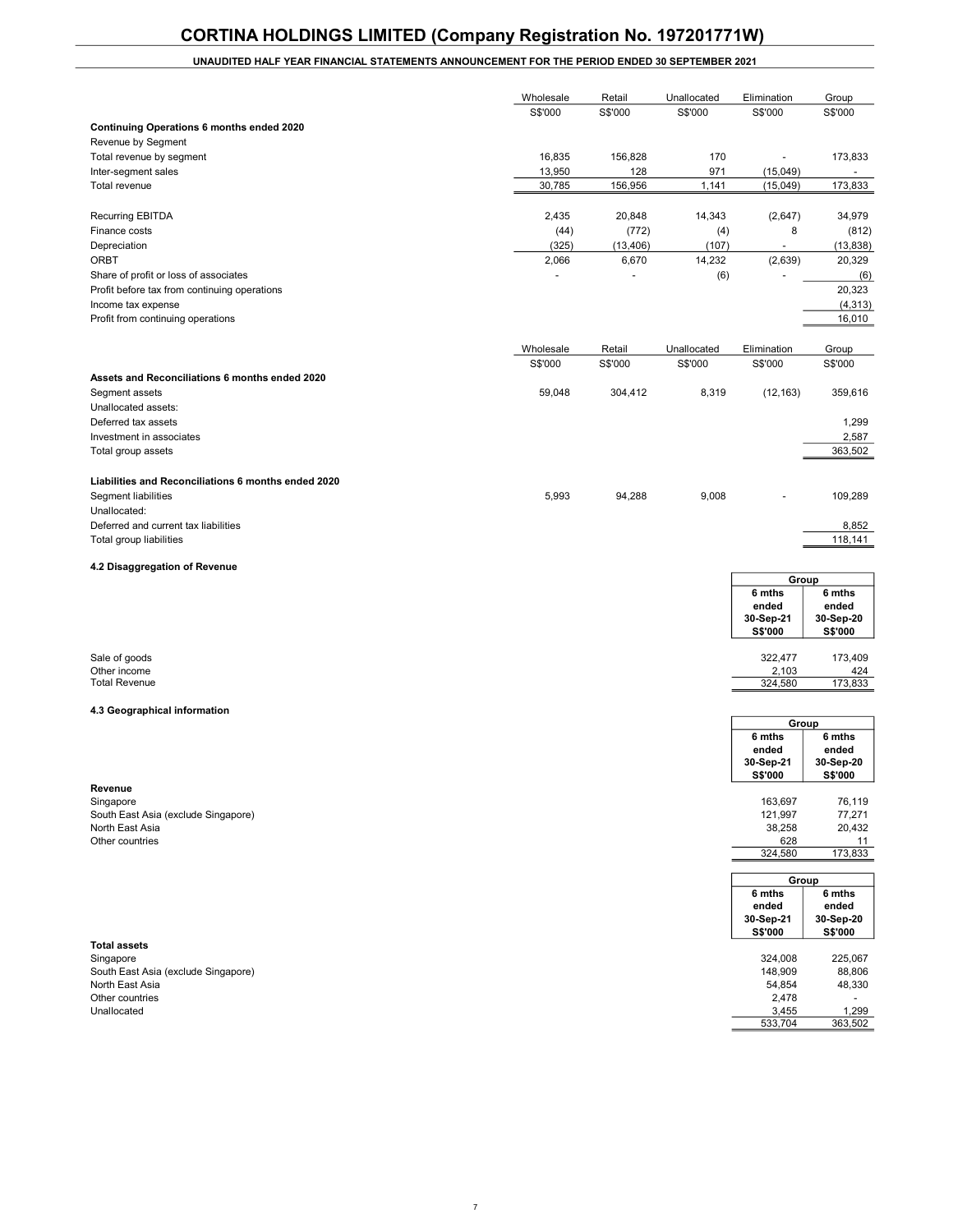#### 5. Financial assets and financial liabilities

Set out below is an overview of the financial assets and financial liabilities of the Group as at 30 September 2021 and 31 March 2021:

|                                                                                              | Group                                          |                                       | Company                                        |                                              |
|----------------------------------------------------------------------------------------------|------------------------------------------------|---------------------------------------|------------------------------------------------|----------------------------------------------|
|                                                                                              | 6 mths<br>ended<br>30-Sep-21<br><b>S\$'000</b> | Year<br>ended<br>31-Mar-21<br>S\$'000 | 6 mths<br>ended<br>30-Sep-21<br><b>S\$'000</b> | Year<br>ended<br>31-Mar-21<br><b>S\$'000</b> |
| Financial assets:<br>Financial assets at amortised cost                                      | 202,136                                        | 145,247                               | 12,103                                         | 20,435                                       |
| Financial liabilities:<br>Financial liabilities at amortised cost                            | 125,454                                        | 100,215                               | 93,678                                         | 91,644                                       |
| 6. Profit before tax<br>6.1 Profit before tax has been arrived after charging / (crediting): |                                                |                                       |                                                |                                              |
|                                                                                              |                                                |                                       | Group                                          |                                              |
|                                                                                              |                                                |                                       | 6 mths<br>ended<br>30-Sep-21                   | 6 mths<br>ended<br>30-Sep-20                 |
|                                                                                              |                                                |                                       | <b>S\$'000</b>                                 | <b>S\$'000</b>                               |
| Interest income                                                                              |                                                |                                       | 90                                             | 264                                          |
| Interest expense<br>Other income from government grants and rental rebate                    |                                                |                                       | (1,711)<br>2,971                               | (812)<br>6,655                               |

| Depreciation expenses                               | (19.547) | (13, 838)                |
|-----------------------------------------------------|----------|--------------------------|
| Foreign exchange adjustment loss                    | (608)    | (121)                    |
| Gains on disposal of plant and equipment            | 56       |                          |
| Gains on disposal of right-of-use assets            | 20       | $\overline{\phantom{a}}$ |
| Inventory written off                               | (1.018)  | (1,220)                  |
| Reversal on allowance / (allowance) for inventories | 1.150    | (32)                     |

#### 6.2 Related party transactions

There are no material related party transactions apart from those disclosed elsewhere in the financial statements.

#### 7. Taxation

The Group calculates the period income tax expense using the tax rate that would be applicable to the expected total annual earnings. The major components of income tax expense in the condensed interim consolidated statement of profit or loss are:

**Group** 

|                                                                           | 6 mths         | 6 mths         |
|---------------------------------------------------------------------------|----------------|----------------|
|                                                                           | ended          | ended          |
|                                                                           | 30-Sep-21      | 30-Sep-20      |
|                                                                           | <b>S\$'000</b> | <b>S\$'000</b> |
| Current tax                                                               | 8,045          | 4,066          |
| Current withholding tax                                                   | 223            | 247            |
| Deferred tax                                                              | (53)           |                |
| Total income tax expense                                                  | 8,215          | 4,313          |
|                                                                           |                |                |
| 8. Dividends                                                              |                |                |
|                                                                           |                | Group          |
|                                                                           | 6 mths         | 6 mths         |
|                                                                           | ended          | ended          |
|                                                                           | 30-Sep-21      | 30-Sep-20      |
|                                                                           | <b>S\$'000</b> | <b>S\$'000</b> |
| Ordinary dividends paid:                                                  |                |                |
| Final dividend                                                            | 10,763         |                |
|                                                                           |                |                |
| 9. Earnings per ordinary share                                            |                |                |
|                                                                           |                | Group          |
|                                                                           | 6 mths         | 6 mths         |
|                                                                           | ended          | ended          |
|                                                                           | 30-Sep-21      | 30-Sep-20      |
| Profit per share (cents)                                                  | <b>S\$'000</b> | <b>S\$'000</b> |
| - Based on weighted average number of ordinary shares in issue            | 15.4           | 8.8            |
| - On fully diluted basis (detailing and adjustments made to the earnings) | 15.4           | 8.8            |
| Weighted average number of ordinary shares in issue                       | 165,578,415    | 165,578,415    |

#### 10. Net assets value

| 19. HUL 0330L3 VOIDU               |           |           |           |           |  |
|------------------------------------|-----------|-----------|-----------|-----------|--|
|                                    |           | Group     | Company   |           |  |
|                                    | 6 mths    | Year      | 6 mths    | Year      |  |
|                                    | ended     | ended     | ended     | ended     |  |
|                                    | 30-Sep-21 | 31-Mar-21 | 30-Sep-21 | 31-Mar-21 |  |
|                                    | S\$       | S\$       | S\$       | S\$       |  |
| Net asset value per ordinary share | 164.12    | 156.09    | 39.52     | 45.69     |  |

11. Property, plant and equipment

During the six months ended 30 September 2021, the Group acquired assets amounting to \$4.2mil (30 September 2020: \$0.7mil) and disposed of assets amounting to \$30k (30 September 2020: \$2.6mil)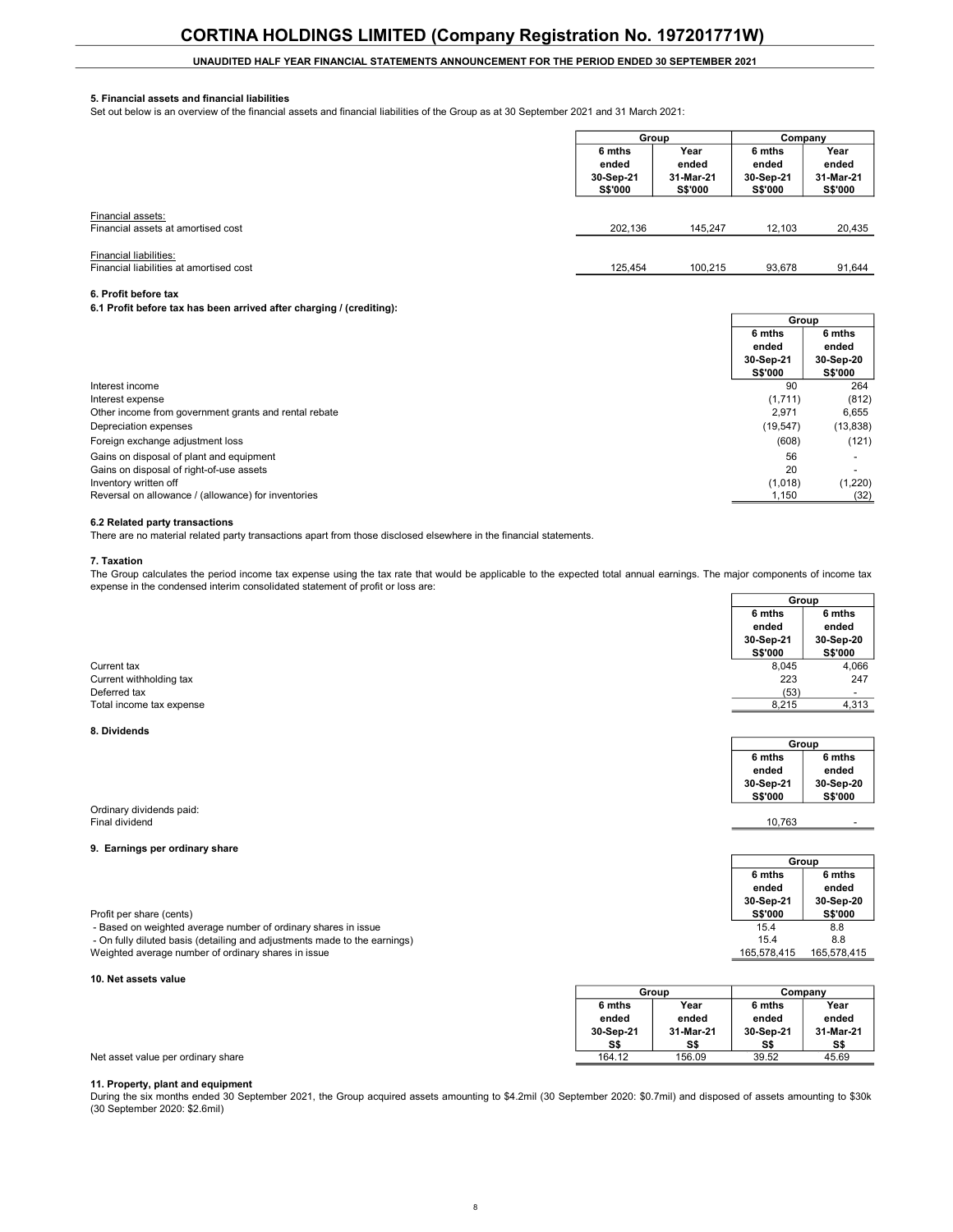### UNAUDITED HALF YEAR FINANCIAL STATEMENTS ANNOUNCEMENT FOR THE PERIOD ENDED 30 SEPTEMBER 2021

#### 12. Goodwill

|                 |                | Group          |
|-----------------|----------------|----------------|
|                 | As At          | As At          |
|                 | 30.09.2021     | 31.03.2021     |
|                 | <b>S\$'000</b> | <b>S\$'000</b> |
| Carrying amount |                | 952<br>952     |

This provisional goodwill arose during the acquisition of Sincere Watch Limited Group in March 2021. This may be adjusted retrospectively upon finalisation of the actual fair values by the external valuation expert engaged by management, if the actual fair values are materially different from the provisional fair values.

#### 13. Borrowings

|                                               | Group          |                | Company        |                |
|-----------------------------------------------|----------------|----------------|----------------|----------------|
|                                               | 6 mths         | Year           | 6 mths         | Year           |
|                                               | ended          | ended          | ended          | ended          |
|                                               | 30-Sep-21      | 31-Mar-21      | 30-Sep-21      | 31-Mar-21      |
|                                               | <b>S\$'000</b> | <b>S\$'000</b> | <b>S\$'000</b> | <b>S\$'000</b> |
| Amount repayable within one year or on demand |                |                |                |                |
| Secured                                       | 4,635          | 17,093         |                |                |
| Unsecured                                     | 5,367          | 21,128         | 26             |                |
| Amount repayable after one year               |                |                |                |                |
| Secured                                       |                | 388            |                |                |
| Unsecured                                     | 50,444         |                |                |                |
|                                               |                |                |                |                |
| Total loans and borrowings                    | 60,446         | 38,609         | 26             | -              |

14. Share capital

| The Group and the Company |           |                  |           |  |  |
|---------------------------|-----------|------------------|-----------|--|--|
|                           | 30-Sep-21 |                  | 31-Mar-21 |  |  |
| No. of<br>shares          | Amount    | No. of<br>shares | Amount    |  |  |
|                           | \$'000    |                  | \$'000    |  |  |
| 165.578.415               | 35.481    | 165.578.415      | 35.481    |  |  |

At 31 March 2021 and 30 September 2021

The Company did not hold any treasury shares as at 30 September 2021.

#### 16. Subsequent events

There are no major subsequent events which led to adjustments to this set of interim financial statements.

(F) Other information required by Listing Rule Appendix 7.2

#### 1) Whether the figures have been audited or reviewed and in accordance with which auditing standard or practice

The condensed consolidated statement of financial position of Cortina Holdings Limited and its subsidiaries as at 30 September 2021 and the related condensed consolidated profit or loss and other comprehensive income, condensed consolidated statement of changes in equity and condensed consolidated statement of cash flows for the six-month period then ended and certain explanatory notes have not been audited or reviewed.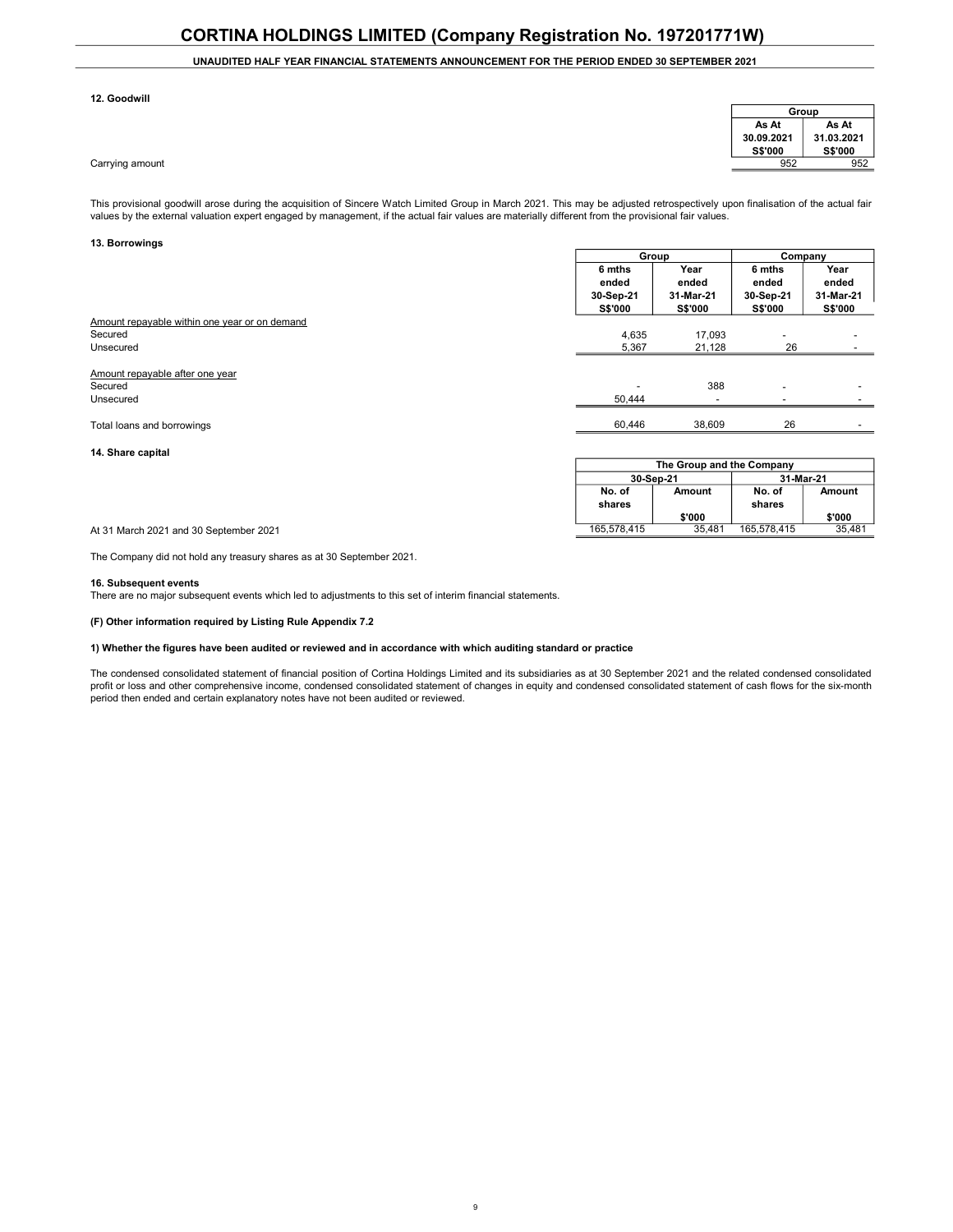2) A review of the performance of the group, to the extent necessary for a reasonable understanding of the group's business. It must include a discussion of the following:- a) any significant factors that affected the turnover, costs, and earnings of the group for the current financial period reported on, including (where applicable) seasonal or cyclical factors; and b) any material factors that affected the cash flow, working capital, assets or liabilities of the group during the current financial period reported on

The Group recorded a higher profit after tax of S\$27.4 million for the first half year of FY2022 as compared with S\$16.0 million in the corresponding period last year, an increase of S\$11.4 million or 71.1%. The good performance was largely attributable to higher revenue and better sales margin.

Revenue for the current half year was S\$324.6 million, an increase of 86.7% compared with the corresponding period last year. The increase in revenue was largely due to the easing of restriction particularly in Singapore and Thailand and the additional revenue from the acquisition of the Sincere Watch Limited Group in March 2021.

Sales margin improved to 30.2% in the current half year, as compared to 28.4% in the previous corresponding period.

Operating expenses comprised staff cost, rental expense, depreciation and other expenses. The operating expenses for the current half year increased by 81.6% from last corresponding period to S\$63.9 million in current period. The increase was largely due to additional expense of the newly acquired Sincere Watch Limited Group, higher sales related expenses such as salesman commission and credit card commission and higher marketing expenses for brand development.

The Group maintained a healthy balance sheet, with a total equity of S\$271.7 million as compared with S\$258.5 million as at the last year end. Cash and bank balances were at S\$160.2 million, compared with \$130.0 million at the last year end. Inventories decreased slightly to at S\$213.4 million as compared to \$214.4 million in last corresponding period. Trade and other receivables were higher by S\$15.6 million, largely due to the accruals of rebates from vendors. Non-current bank borrowings increased by S\$33.3 million, whilst current bank borrowings decreased by \$11.5 million. Other liabilities increased by 15.3 million due to the increase in advance deposits from customer.

The Group has drawn down bank borrowings of \$50.0 million to strengthen working capital in view of uncertainties due to the continuing pandemic.

#### 3) Where a forecast, or prospect statement, has been previously disclosed to shareholders, any variance between it and the actual results.

Not applicable.

#### 4) A commentary at the date of the announcement of the significant trends and competitive conditions of the industry in which the group operates and any known factors or events that may affect the group in the next reporting period and the next 12 month

As vaccination programmes continued to roll out to combat COVID-19, conditions have improved with gradual reopening of borders to allow more travel. Countries in these markets have begun to transit from dealing with the pandemic to living in an endemic environment. The Group will continue to fine-tune its strategies to adapt to trends as they develop in the industry and in its markets. The Group remains confident that it will continue to capitalise on these changes and other favourable conditions to grow, notwithstanding challenges such as continuing global economic volatility.

Barring unforeseen circumstances, the Group will remain profitable.

#### 5) Dividend

#### (a) Current Financial Period Reported On

Any dividend recommended for the current financial period reported on?<br>No (b) Corresponding Period of the Immediately Preceding Financial Year Any dividend declared for the corresponding period of the immediately preceding financial year? No

#### (c) Date payable

Not applicable

#### (d) Books closure date

Not applicable

#### 6) If no dividend has been declared / recommended, a statement to that effect.

No interim dividend has been declared or recommended for the six months period ended 30 September 2021 as it is not the usual practice of the Company to declare interim dividend.